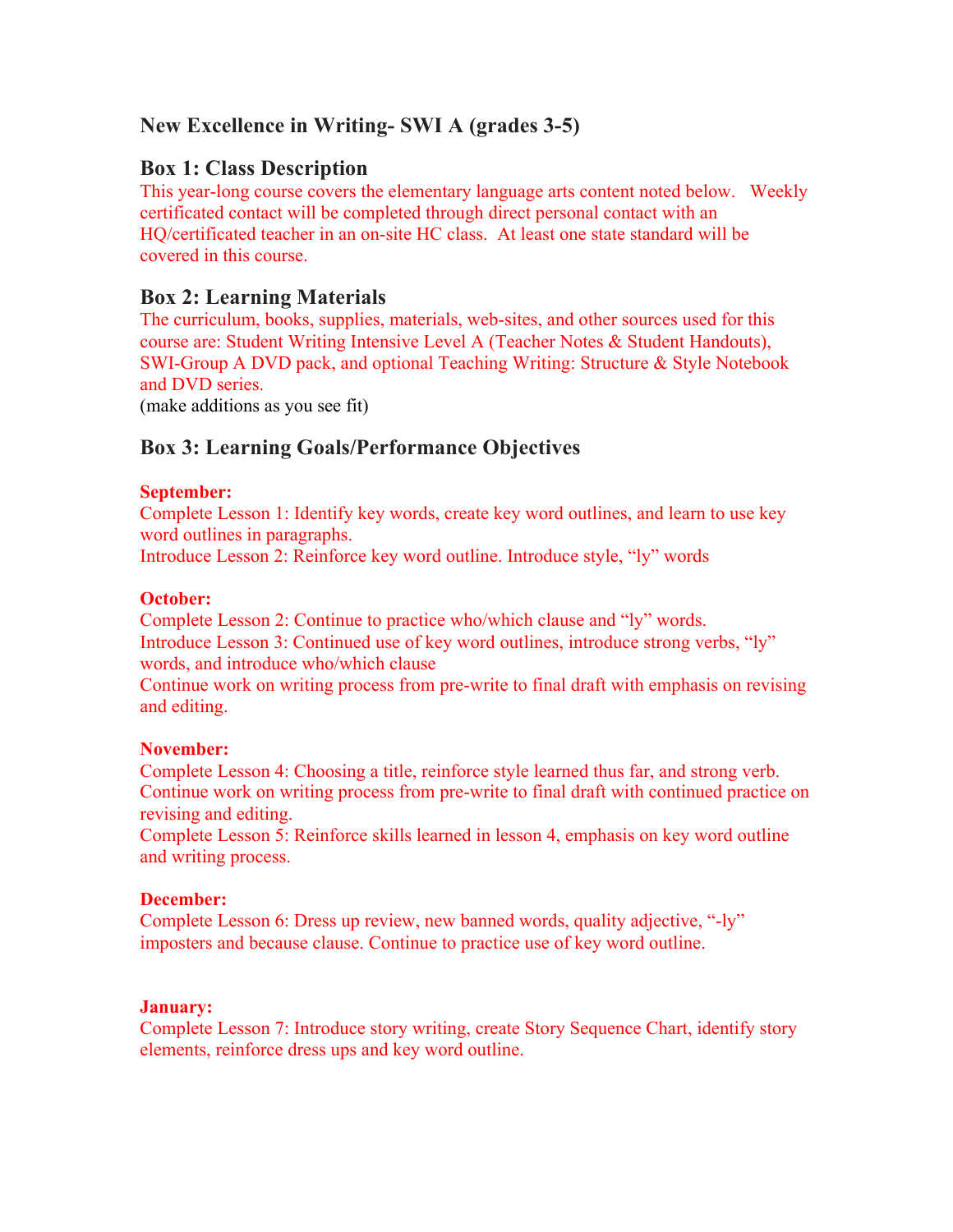Introduce Lesson 8: Practice creative story writing using story sequence chart. Reinforce dress ups and key word outlines. Continue work on writing process from pre-write to final draft with continued practice on revising and editing.

## **February:**

Complete Lesson 8.

Complete Lesson 9: Practice creative story writing to reinforce use of story sequence chart and dress ups. Continue work on writing process from pre-write to final draft with continued practice on revising and editing.

Introduce Lesson 10: Practice creative story writing using fairy tales.

## **March:**

Complete Lesson 10: creative story writing using fairy tales, introduce sentence openers: subject, prepositional, -ly. Introduce adverbial clause. Continue work on writing process from pre-write to final draft with continued practice on revising and editing. Introduce Lesson 11: Report writing, topic clincher rule, outlining from multiple sources, and collecting topics from multiple sources.

## **April:**

Complete Lesson 11: Complete written report started last month using composition checklist.

Complete Lesson 12: Practice report writing using specified article in curriculum. Continue work on writing process from pre-write to final draft with continued practice on revising and editing.

## **May:**

Complete Lesson 13: Introduce sentence openers: Prepositional. Continue work on writing process from pre-write to final draft with continued practice on revising and editing.

Introduce Lesson 14: Create a Brain Inventory/ Taking Notes from Your Brain and begin writing on specific topic. Use of key word outline and dress ups practiced.

## **June:**

Complete Lesson 14: Continue work on writing process from pre-write to final draft with continued practice on revising and editing using topic chosen for brain inventory last month.

Complete Lesson 15: Create key word outline on another topic from your brain inventory. Continue work on writing process from pre-write to final draft with continued practice on revising and editing.

(make additions and deletions as you see fit)

# **Box 4: Learning Activities**

The first four days of the week, the student will complete a part of the lesson from the curriculum mentioned above. A detailed outline for the curriculum is found in the